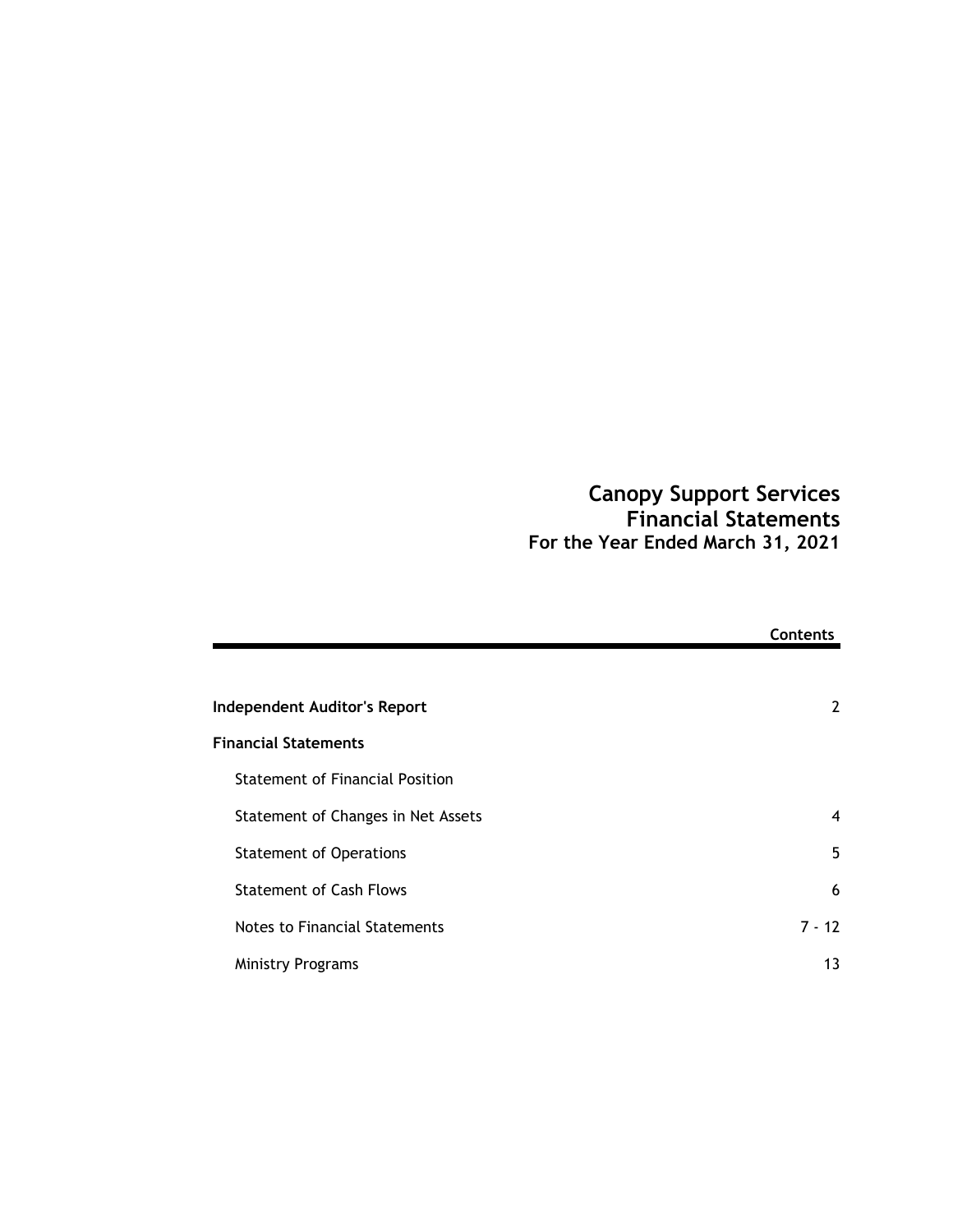

# **Independent Auditor's Report**

### **To the board of directors of Canopy Support Services**

### **Opinion**

We have audited the financial statements of Canopy Support Services (the Organization), which comprise the statement of financial position as at March 31, 2021, the statements of operations, changes in net assets and cash flows for the year then ended, and notes to the financial statements, including a summary of significant accounting policies.

In our opinion, the accompanying financial statements present fairly, in all material respects, the financial position of the Organization as at March 31, 2021, and its financial performance and cash flows for the year then ended in accordance with Canadian accounting standards for not-forprofit organizations.

### **Basis for Opinion**

We conducted our audit in accordance with Canadian generally accepted auditing standards. Our responsibilities under those standards are further described in the *Auditor's Responsibilities for the Audit of the Financial Statements* section of our report. We are independent of the Organization in accordance with the ethical requirements that are relevant to our audit of the financial statements in Canada, and we have fulfilled our other ethical responsibilities in accordance with these requirements. We believe that the audit evidence we have obtained is sufficient and appropriate to provide a basis for our opinion.

### **Responsibilities of Management and Those Charged with Governance for the Financial Statements**

Management is responsible for the preparation and fair presentation of the financial statements in accordance with Canadian accounting standards for not-for-profit organizations, and for such internal control as management determines is necessary to enable the preparation of financial statements that are free from material misstatement, whether due to fraud or error.

In preparing the financial statements, management is responsible for assessing the Organization's ability to continue as a going concern, disclosing, as applicable, matters related to going concern and using the going concern basis of accounting unless management either intends to liquidate the Organization or to cease operations, or has no realistic alternative but to do so.

Those charged with governance are responsible for overseeing the Organization's financial reporting process.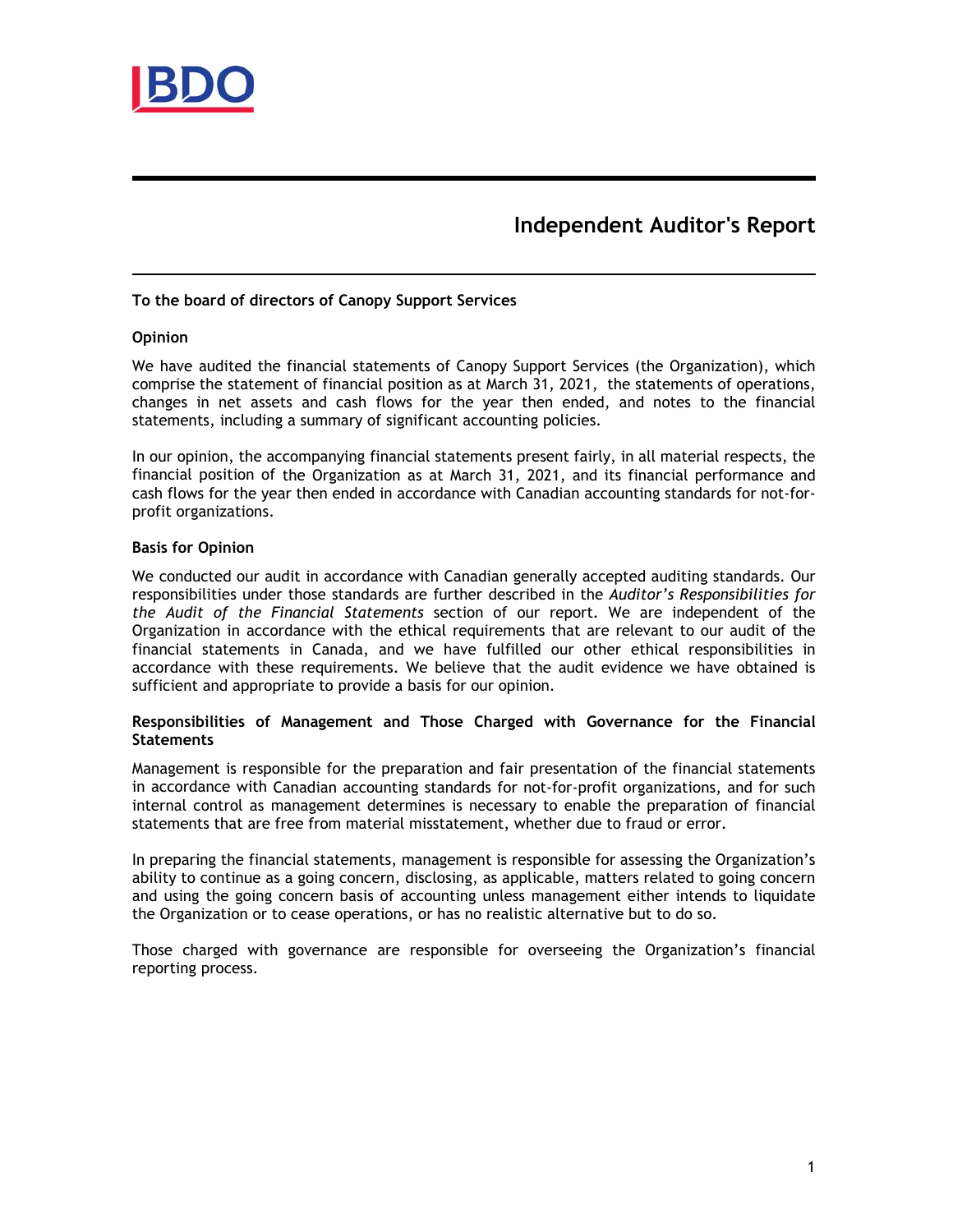

### **Auditor's Responsibilities for the Audit of the Financial Statements**

Our objectives are to obtain reasonable assurance about whether the financial statements as a whole are free from material misstatement, whether due to fraud or error, and to issue an auditor's report that includes our opinion. Reasonable assurance is a high level of assurance, but is not a guarantee that an audit conducted in accordance with Canadian generally accepted auditing standards will always detect a material misstatement when it exists. Misstatements can arise from fraud or error and are considered material if, individually or in the aggregate, they could reasonably be expected to influence the economic decisions of users taken on the basis of these financial statements.

As part of an audit in accordance with Canadian generally accepted auditing standards, we exercise professional judgment and maintain professional skepticism throughout the audit. We also:

- Identify and assess the risks of material misstatement of the financial statements, whether due to fraud or error, design and perform audit procedures responsive to those risks, and obtain audit evidence that is sufficient and appropriate to provide a basis for our opinion. The risk of not detecting a material misstatement resulting from fraud is higher than for one resulting from error, as fraud may involve collusion, forgery, intentional omissions, misrepresentations, or the override of internal control.
- Obtain an understanding of internal control relevant to the audit in order to design audit procedures that are appropriate in the circumstances, but not for the purpose of expressing an opinion on the effectiveness of the Organization's internal control.
- Evaluate the appropriateness of accounting policies used and the reasonableness of accounting estimates and related disclosures made by management.
- Conclude on the appropriateness of management's use of the going concern basis of accounting and, based on the audit evidence obtained, whether a material uncertainty exists related to events or conditions that may cast significant doubt on the Organization's ability to continue as a going concern. If we conclude that a material uncertainty exists, we are required to draw attention in our auditor's report to the related disclosures in the financial statements or, if such disclosures are inadequate, to modify our opinion. Our conclusions are based on the audit evidence obtained up to the date of our auditor's report. However, future events or conditions may cause the Organization to cease to continue as a going concern.
- Evaluate the overall presentation, structure and content of the financial statements, including the disclosures, and whether the financial statements represent the underlying transactions and events in a manner that achieves fair presentation.

We communicate with those charged with governance regarding, among other matters, the planned scope and timing of the audit and significant audit findings, including any significant deficiencies in internal control that we identify during our audit.

# BDO Canada LLP

Chartered Professional Accountants, Licensed Public Accountants

Peterborough, Ontario June 24, 2021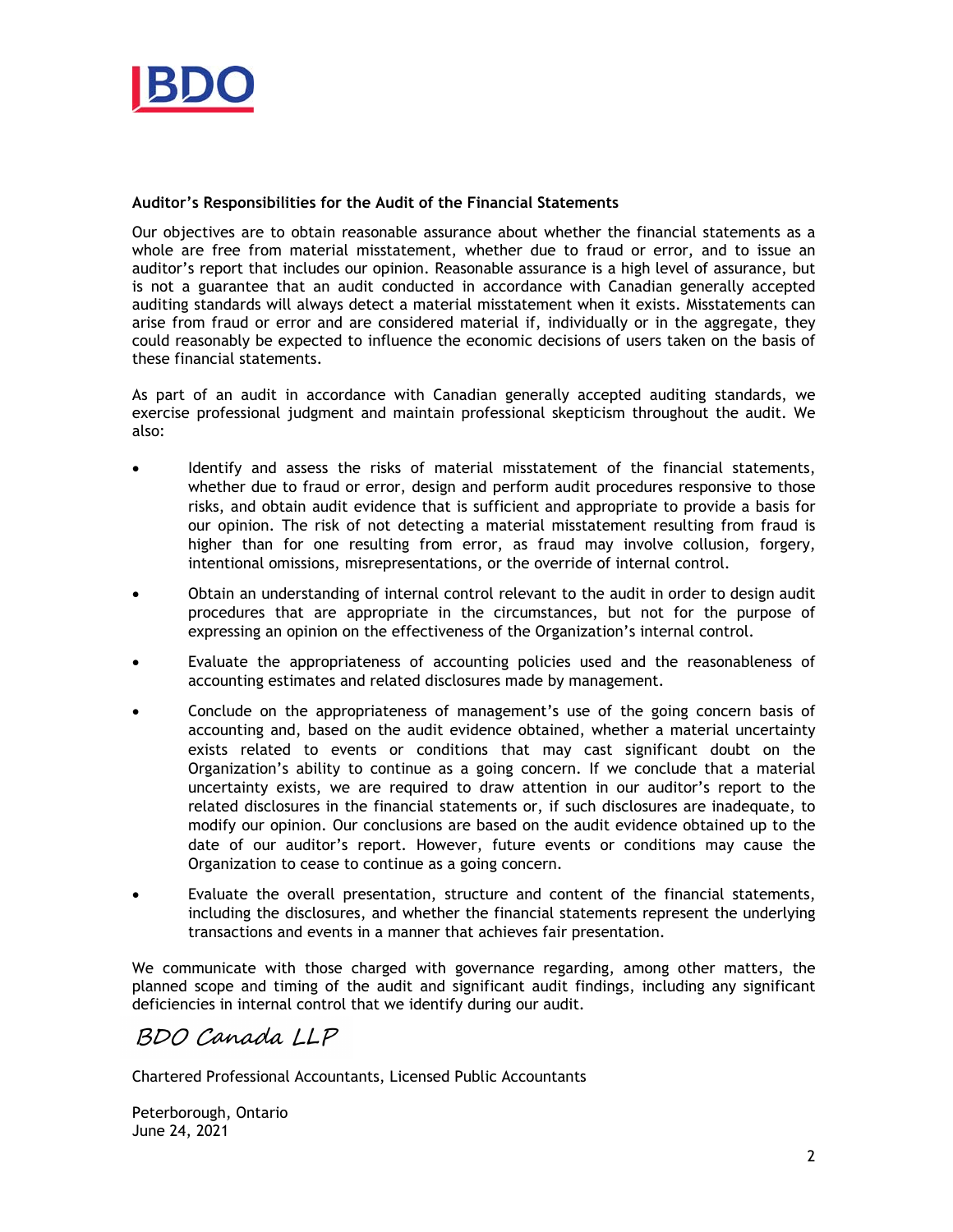|                                                                                                                                                                          |                                               |                                         |             | <b>Canopy Support Services</b><br><b>Statement of Financial Position</b> |                                           |
|--------------------------------------------------------------------------------------------------------------------------------------------------------------------------|-----------------------------------------------|-----------------------------------------|-------------|--------------------------------------------------------------------------|-------------------------------------------|
| March 31                                                                                                                                                                 | <b>MCCSS</b>                                  | <b>Non-MCCSS</b>                        | Capital     | 2021<br><b>Total</b>                                                     | 2020<br>Total                             |
| <b>Assets</b>                                                                                                                                                            |                                               |                                         |             |                                                                          |                                           |
| Current<br>Cash (Note 2)<br>Accounts receivable<br>Prepaid expenses<br>Due to/from MCCSS (non-MCCSS) fund                                                                | \$2,485,609<br>62,025<br>41,824<br>(456, 113) | S.<br>$333,466$ \$<br>43,891<br>456,113 |             | \$2,819,075<br>105,916<br>41,824                                         | 2,327,749<br>- S<br>141,573<br>194,655    |
|                                                                                                                                                                          | 2,133,345                                     | 833,470                                 |             | 2,966,815                                                                | 2,663,977                                 |
| Capital Assets (Note 3)                                                                                                                                                  |                                               |                                         | 1,023,293   | 1,023,293                                                                | 720,806                                   |
|                                                                                                                                                                          | \$2,133,345                                   | 833,470<br><sub>S</sub>                 | \$1,023,293 | \$3,990,108                                                              | 3,384,783<br>ς.                           |
| <b>Liabilities and Fund Balances</b><br>Current<br>Accounts payable and accrued liabilities (Note 4)<br>Due to MCCSS<br>Funds held in trust<br>Deferred revenue (Note 6) | Š.<br>$996,903$ \$<br>1,136,442               | 69,990<br>326,675                       | \$          | 996,903 \$<br>S.<br>1,136,442<br>69,990<br>326,675                       | 906,889<br>1,176,344<br>72,112<br>155,557 |
|                                                                                                                                                                          | 2,133,345                                     | 396,665                                 |             | 2,530,010                                                                | 2,310,902                                 |
| <b>Fund Balances</b><br>Invested in capital assets<br>Internally restricted<br><b>Externally restricted</b><br>Unrestricted                                              |                                               | 310,661<br>126,144                      | 1,023,293   | 1,023,293<br>310,661<br>126,144                                          | 720,806<br>310,661<br>18,998<br>23,416    |
|                                                                                                                                                                          |                                               | 436,805                                 | 1,023,293   | 1,460,098                                                                | 1,073,881                                 |
|                                                                                                                                                                          | \$2,133,345                                   | 833,470<br>S                            | \$1,023,293 | \$3,990,108                                                              | 3,384,783                                 |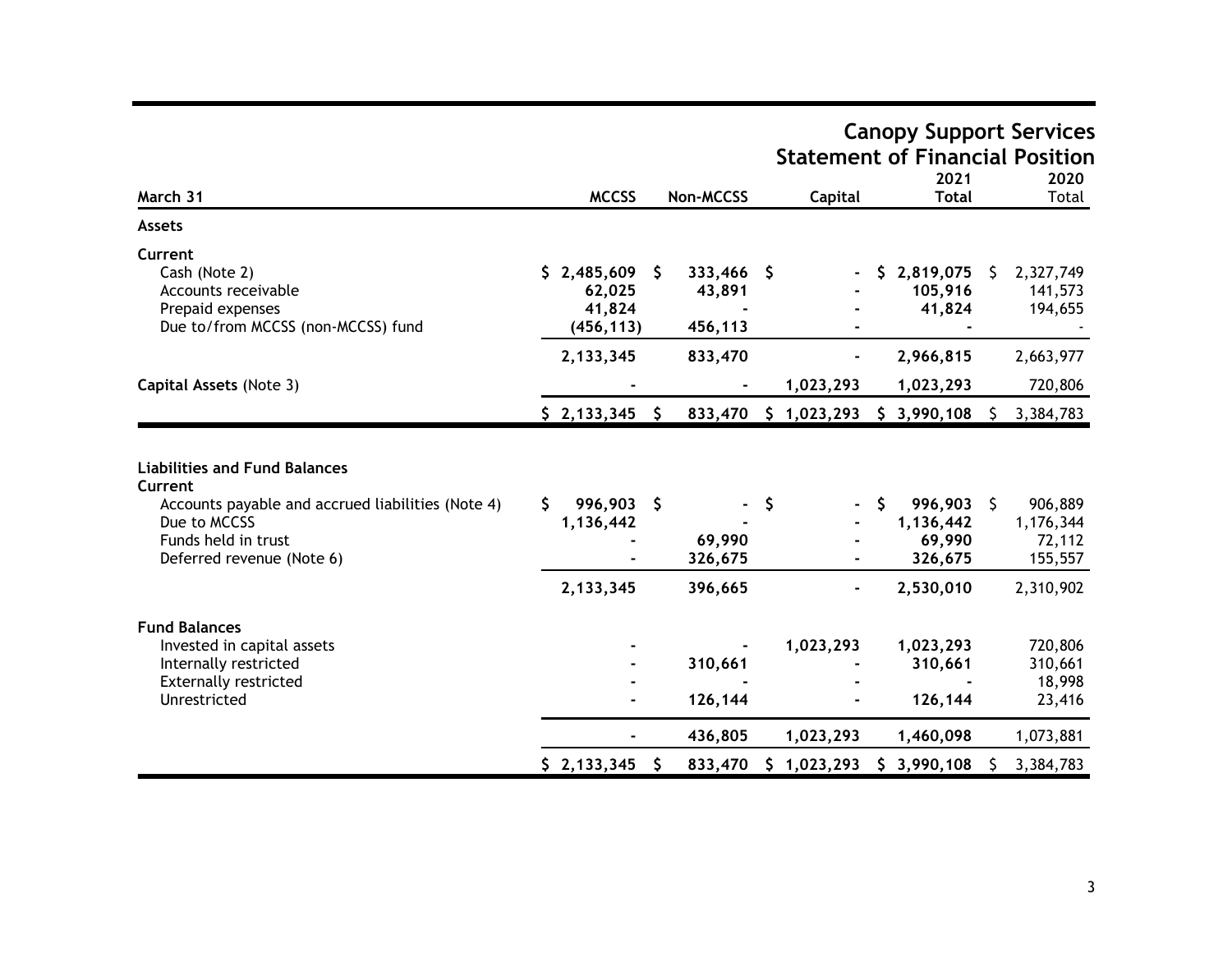# **Canopy Support Services Statement of Changes in Net Assets**

| For the year ended March 31             | <b>MCCSS</b> |     | Non-MCCSS  |    | <b>Capital</b> | 2021<br>Total        | 2020<br>Total |
|-----------------------------------------|--------------|-----|------------|----|----------------|----------------------|---------------|
| Balance, beginning of the year          |              | - S | 353,075 \$ |    |                | 720,806 \$ 1,073,881 | 470,271       |
| <b>Excess of revenues over expenses</b> |              |     | 83.730     |    | 302,487        | 386,217              | 603,610       |
| Balance, end of the year                | $\sim$       |     | 436,805    | S. | 1,023,293      | \$1,460,098          | 1,073,881     |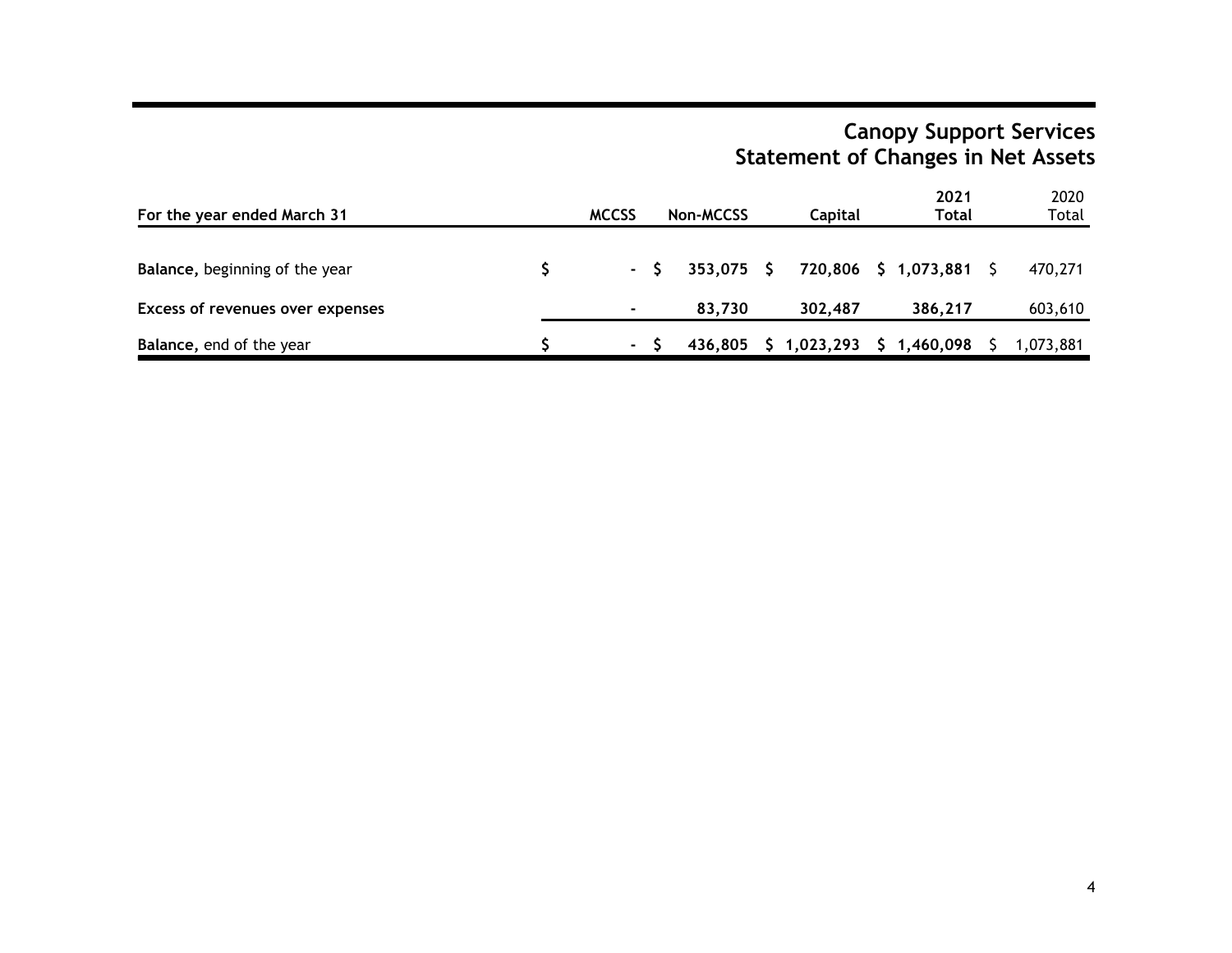|                                         |                            |                |                   |                      | <b>Statement of Operations</b> |
|-----------------------------------------|----------------------------|----------------|-------------------|----------------------|--------------------------------|
| For the year ended March 31             | <b>MCCSS</b>               | Non-MCCSS      | Capital           | 2021<br><b>Total</b> | 2020<br>Total                  |
| Revenue                                 |                            |                |                   |                      |                                |
| Ministry Funding                        | \$18,223,665               | $\blacksquare$ | \$<br>479,204     | 18,702,869 \$<br>S.  | 15,916,287                     |
| Repayable to the Ministry (Note 5)      | (545, 836)                 |                |                   | (545, 836)           | (586, 136)                     |
| <b>Third Party Revenues</b>             | 10,037                     | 273,402        | 8,707             | 292,146              | 179,654                        |
| Fee for Service                         |                            | 214,590        |                   | 214,590              | 43,380                         |
| Donations and Fundraising               |                            | 1,333          |                   | 1,333                | 567                            |
| Interest Income                         |                            |                |                   |                      | 85                             |
|                                         | 17,687,866                 | 489,325        | 487,911           | 18,665,102           | 15,553,837                     |
| <b>Expenses</b>                         |                            |                |                   |                      |                                |
| Advertising & Promotion                 | 17,965                     | 13             |                   | 17,978               | 5,842                          |
| Amortization of capital assets          |                            |                | 185,424           | 185,424              | 76,874                         |
| Communications                          | 60,170                     | 2,264          |                   | 62,434               | 35,231                         |
| Fees and Dues                           | 16,710                     | 5,375          |                   | 22,085               | 10,393                         |
| Insurance                               | 22,711                     | 718            |                   | 23,429               | 20,077                         |
| Office Expenses                         | 62,560                     | 18,307         |                   | 80,867               | 65,016                         |
| Passport                                |                            |                |                   |                      | 69,044                         |
| <b>Professional Fees</b>                | 118,922                    | 118,017        |                   | 236,939              | 181,412                        |
| Program Supplies                        | 13,129                     | 11,724         |                   | 24,853               | 14,691                         |
| Purchased Services - IT                 | 73,399                     | 9,375          |                   | 82,774               | 111,645                        |
| <b>Purchased Client Services</b>        | 173,680                    | 28,290         |                   | 201,970              | 90,054                         |
| Purchased Services - OPR                | 11,108,838                 |                |                   | 11,108,838           | 8,086,077                      |
| <b>Quadrant Resources</b>               | 82,842                     |                |                   | 82,842               | 463,212                        |
| Rent                                    | 344,812                    | 9,684          |                   | 354,496              | 244,197                        |
| <b>Respite Funding</b>                  | 25,473                     |                |                   | 25,473               | 77,809                         |
| Salaries and Benefits (Note 8)          | 5,282,284                  | 195,660        |                   | 5,477,944            | 4,916,928                      |
| <b>Staff Training</b>                   | 110,532                    | 4,874          |                   | 115,406              | 89,089                         |
| Travel                                  | 37,959                     | 1,294          |                   | 39,253               | 232,208                        |
| <b>Urgent Response</b>                  | 155,442                    |                |                   | 155,442              | 167,494                        |
| <b>Utilities</b>                        | 2,782                      |                |                   | 2,782                | 4,868                          |
| Reimbursed Expenses                     | (22, 344)                  |                |                   | (22, 344)            | (11, 934)                      |
|                                         | 17,687,866                 | 405,595        | 185,424           | 18,278,885           | 14,950,227                     |
| <b>Excess of revenues over expenses</b> | \$<br>\$<br>$\blacksquare$ | 83,730         | -\$<br>302,487 \$ | $386,217$ \$         | 603,610                        |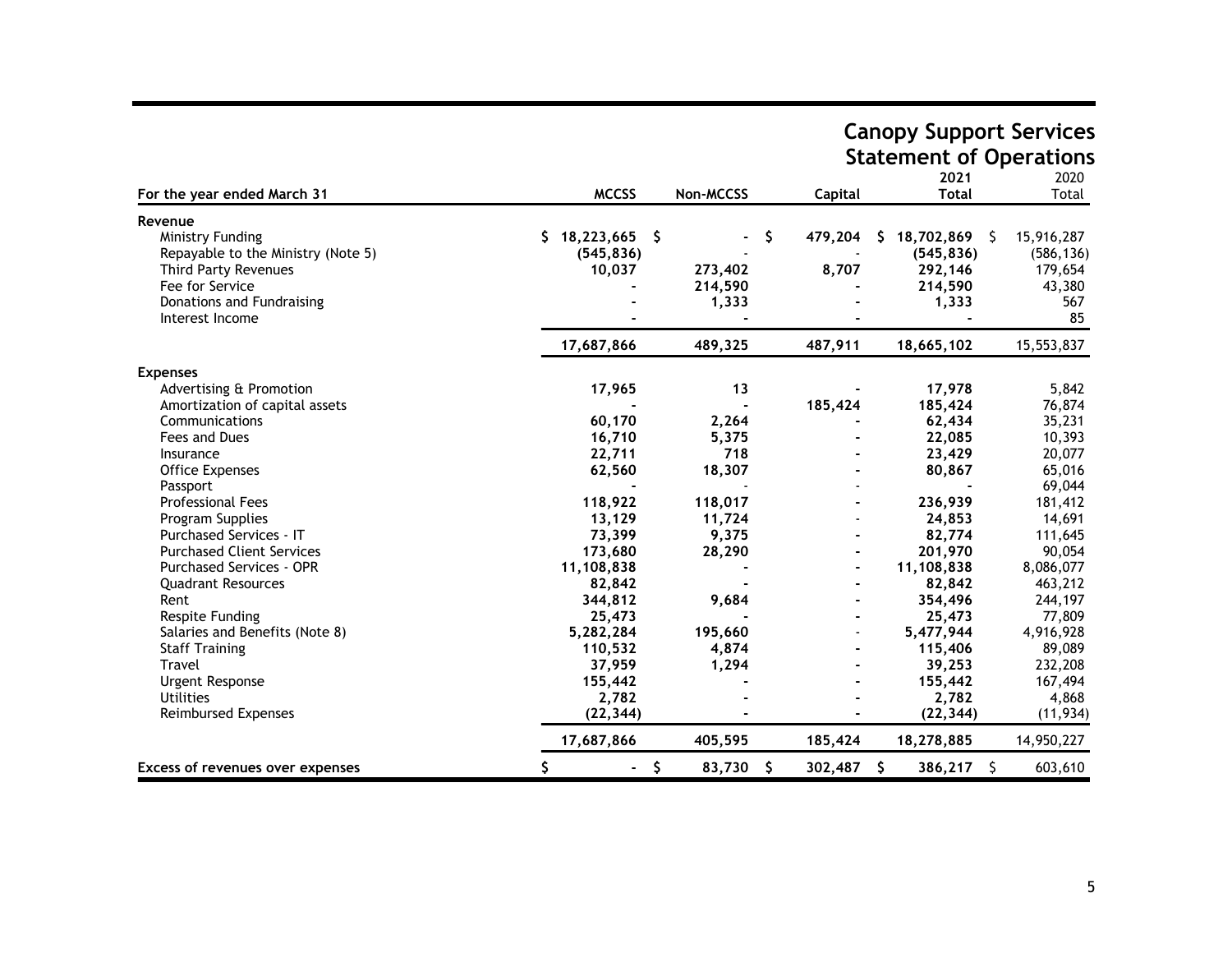# **Canopy Support Services Statement of Cash Flows**

| For the year ended March 31                                  | 2021               |    | 2020       |
|--------------------------------------------------------------|--------------------|----|------------|
| Cash flows from operating activities                         |                    |    |            |
| Excess of revenues over expenses<br>Item not affecting cash: | \$<br>$386,217$ \$ |    | 603,610    |
| Amortization of capital assets                               | 185,424            |    | 76,874     |
| Changes in non-cash working capital:                         | 571,641            |    | 680,484    |
| Accounts receivable                                          | 35,657             |    | (5, 132)   |
| Prepaid expenses                                             | 152,831            |    | (162, 986) |
| Accounts payable and accrued liabilities                     | 90,014             |    | (75, 500)  |
| Due to MCCSS                                                 | (39, 902)          |    | 391,209    |
| Deferred revenue                                             | 171,118            |    | 97,005     |
| Funds held in trust                                          | (2, 122)           |    | 1,000      |
|                                                              | 979,237            |    | 926,080    |
| Cash flows from investing activities                         |                    |    |            |
| Purchase of capital assets                                   | (487, 911)         |    | (657,068)  |
| Net increase in cash                                         | 491,326            |    | 269,012    |
| Cash, beginning of the year                                  | 2,327,749          |    | 2,058,737  |
| Cash, end of the year                                        | \$2,819,075        | S. | 2,327,749  |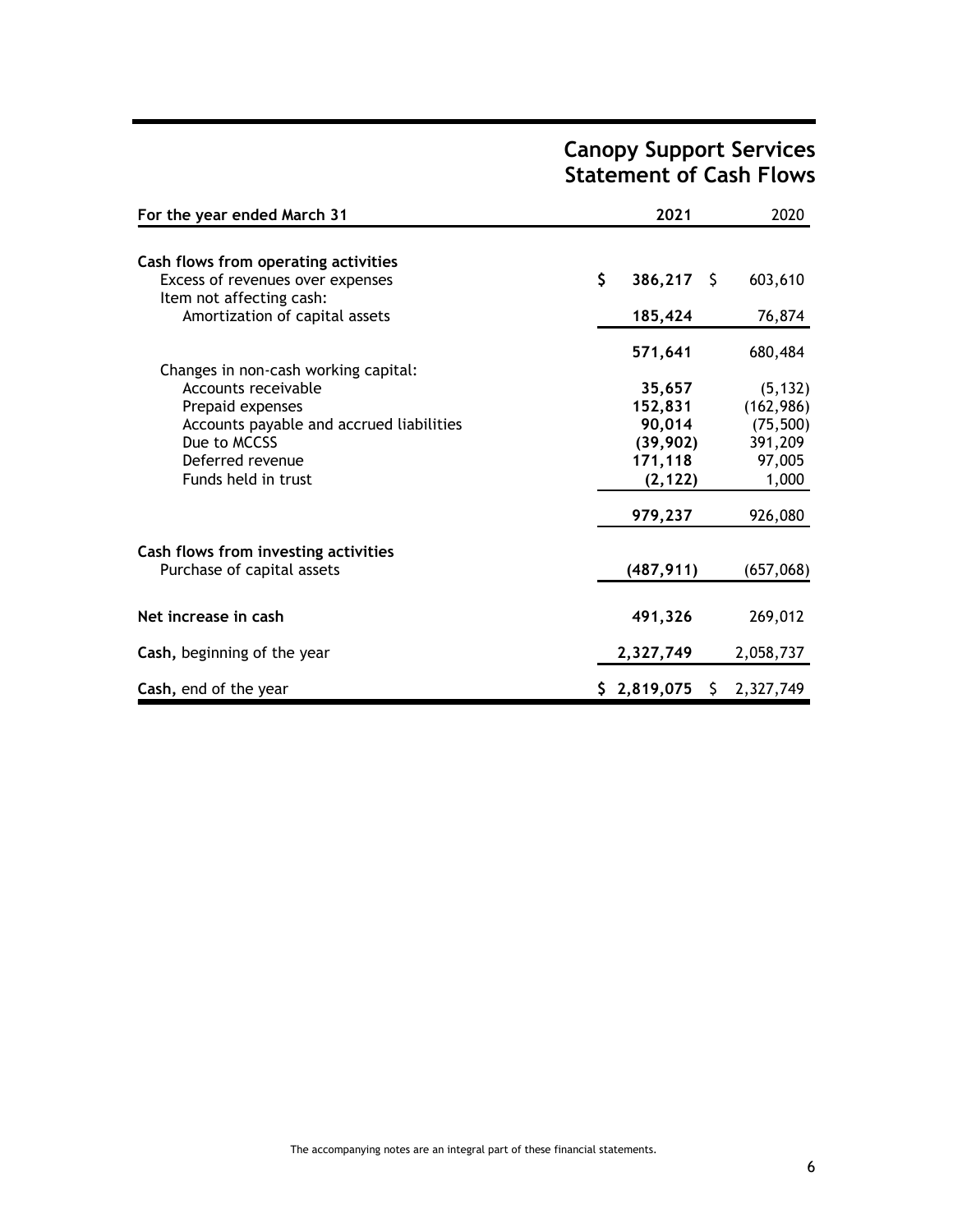**March 31, 2021**

#### **1 .Significant Accounting Policies**

**Nature and Purpose of Organization** Canopy Support Services formerly operated as Tri-County Community Support Services and underwent a name change during the year.

> Canopy Support Services is a not-for-profit organization incorporated without share capital under the laws of Ontario. The organization provides community-based specialized clinical and support services to individuals, families, and service providers that contribute to the enhancement of the quality of life and community participation of persons with intellectual/developmental disabilities and/or Autism Spectrum Disorders.

- **Basis of Accounting** The financial statements have been prepared using Canadian accounting standards for not-for-profit organizations.
- **Fund Accounting** The Ministry of Children, Community and Social Services ("MCCSS") Fund accounts for the organization's primary program delivery and administrative activities. This fund reports restricted operating resources provided by the MCCSS and certain unrestricted resources.

The non-MCCSS Fund reports all other restricted and unrestricted resources beyond those related to the organization's capital assets. Internally restricted funds are a reserve of unrestricted donations and other revenue which have been set aside by the organization for future unfunded expenditures as approved by the Board of Directors.

The Capital Fund reports the assets, liabilities, revenues and expenses related to the organization's capital assets.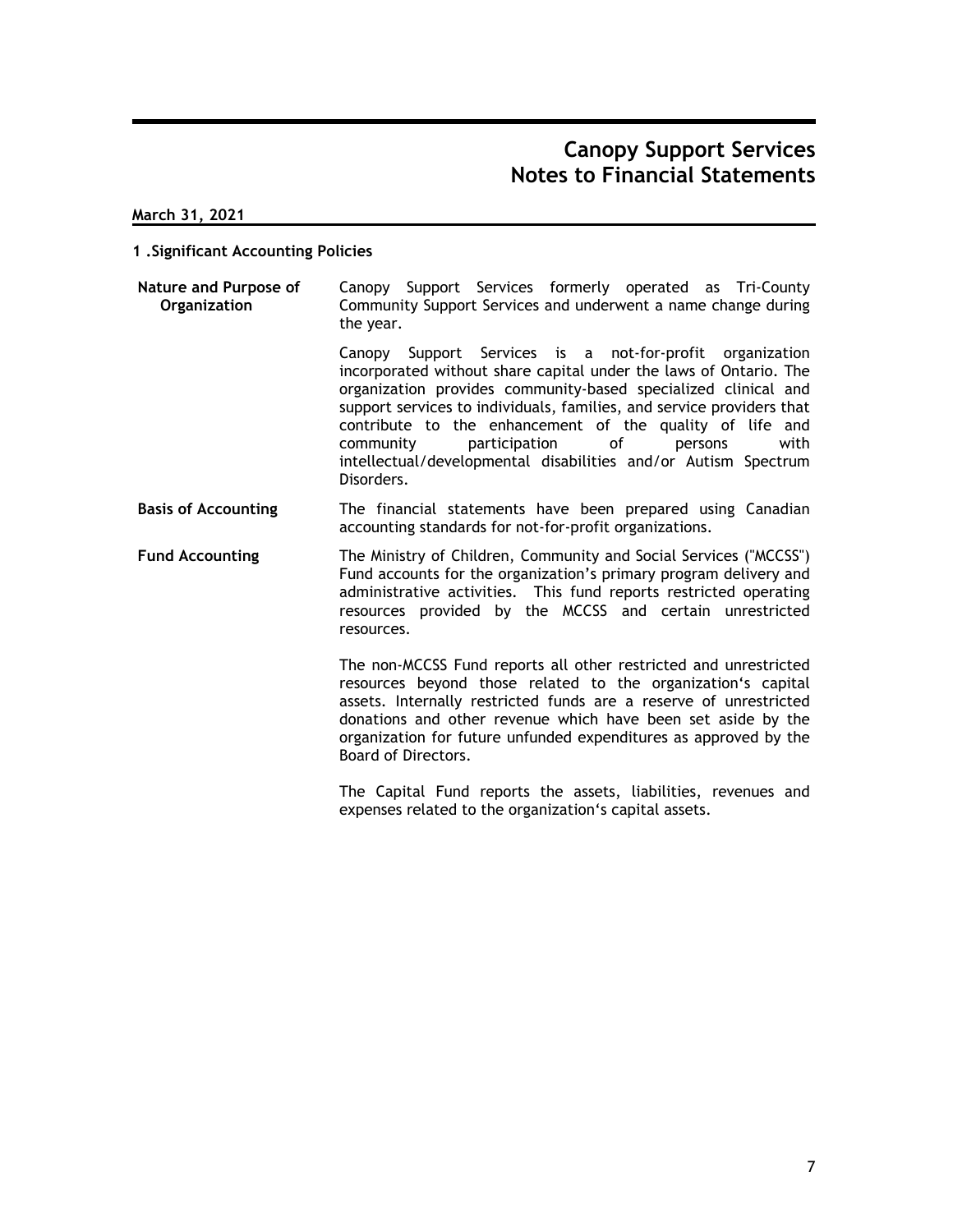**March 31, 2021**

### **1. Significant Accounting Policies (continued)**

| <b>Revenue Recognition</b>   | for contributions.                                                     | The organization follows the restricted fund method of accounting                                                                                                                                                                                                                                                                                                                                                                                                                         |  |  |  |
|------------------------------|------------------------------------------------------------------------|-------------------------------------------------------------------------------------------------------------------------------------------------------------------------------------------------------------------------------------------------------------------------------------------------------------------------------------------------------------------------------------------------------------------------------------------------------------------------------------------|--|--|--|
|                              | expenses are incurred.                                                 | Restricted contributions are recognized as revenue of the<br>appropriate restricted fund when received or receivable if the<br>amount to be received can be reasonably estimated and collection<br>is reasonably assured. However, if no appropriate restricted fund<br>is presented, then the restricted contribution is recognized as<br>revenue of the non-MCCSS Fund in the year in which the related                                                                                 |  |  |  |
|                              | assured.                                                               | Unrestricted contributions are recognized as revenue of the non-<br>MCCSS Fund in the year received or receivable if the amount to be<br>received can be reasonably estimated and collection is reasonably                                                                                                                                                                                                                                                                                |  |  |  |
|                              | recognition policies adopted by the organization.                      | Deferred revenue and funds held in trust includes payments<br>received in advance for programs commencing in future years. The<br>amounts will be recognized as revenue according to the revenue                                                                                                                                                                                                                                                                                          |  |  |  |
| <b>Financial Instruments</b> | liquidity or interest rate risks.                                      | Financial instruments are recorded at fair value when acquired or<br>issued. In subsequent periods, cash and bank are reported at fair<br>value. All other financial instruments are reported at cost or<br>amortized cost less impairment, if applicable. Financial assets are<br>tested for impairment when changes in circumstances indicate the<br>asset could be impaired. Unless otherwise noted, management<br>does not believe the organization is subject to significant credit, |  |  |  |
| <b>Capital Assets</b>        | capital asset are capitalized.                                         | Purchased capital assets are stated at cost less accumulated<br>amortization. Contributed capital assets are recorded at fair value<br>at the date of contribution and are amortized, unless fair value is<br>not determinable in which case contributed capital assets are<br>recorded at nominal value at the date of contribution.<br>Expenditures for repairs and maintenance are expensed as<br>incurred. Betterments that extend the useful life of the tangible                    |  |  |  |
|                              |                                                                        | Amortization based on the estimated useful life of the asset is<br>calculated using the straight line method at the following rates:                                                                                                                                                                                                                                                                                                                                                      |  |  |  |
|                              |                                                                        | Rate                                                                                                                                                                                                                                                                                                                                                                                                                                                                                      |  |  |  |
|                              | Leasehold improvements<br>Furniture and fixtures<br>Computer equipment | Over the remaining life of the lease<br>5 years<br>3 years                                                                                                                                                                                                                                                                                                                                                                                                                                |  |  |  |
|                              | Amortization expense is reported in the Capital Fund.                  |                                                                                                                                                                                                                                                                                                                                                                                                                                                                                           |  |  |  |

8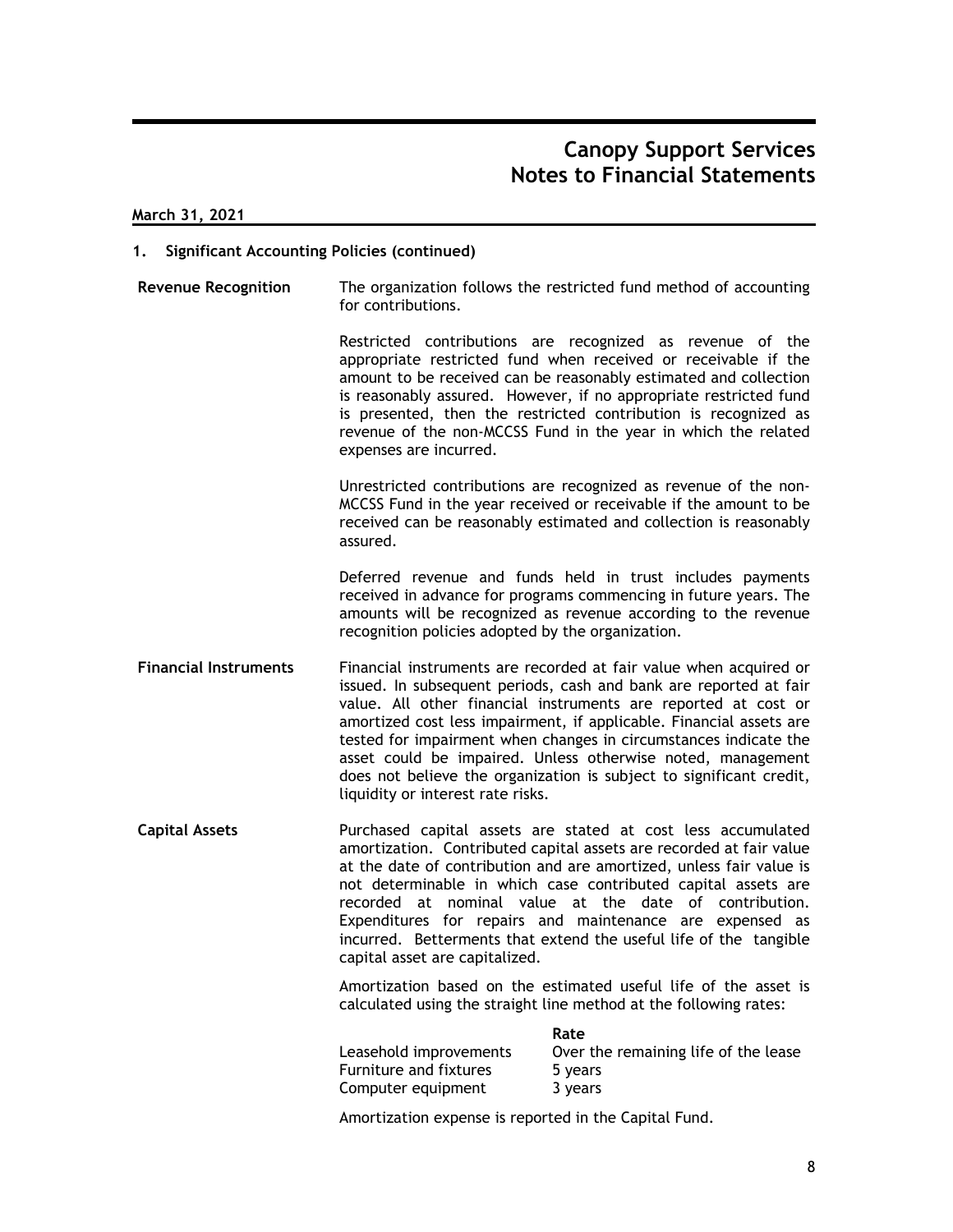**March 31, 2021**

#### **1. Significant Accounting Policies (continued)**

**Income Taxes** The organization is a registered charity under the terms of the Income Tax Act. Therefore, it is not subject to Federal or Provincial income taxes. The organization has met the distribution requirements to maintain its status as a registered charity.

**Use of estimates** The preparation of financial statements in accordance with Canadian accounting standards for not-for-profit organizations requires management to make estimates and assumptions that affect the reported amounts of assets and liabilities at the date of the financial statements, and the reported amounts of revenues and expenses during the reporting period. The principal estimate used in the preparation of these financial statements is the determination of the estimated useful life of capital assets. Actual results could differ from management's best estimates as additional information becomes available in the future.

### **2. Cash and Bank**

The organization's bank accounts are held at one chartered bank and earn a nominal amount of interest.

#### **3. Capital Assets**

|                                                                                  |   | 2021                          |                             |                                           | 2020                         |  |                                       |  |
|----------------------------------------------------------------------------------|---|-------------------------------|-----------------------------|-------------------------------------------|------------------------------|--|---------------------------------------|--|
|                                                                                  |   | Cost                          | Accumulated<br>Amortization |                                           |                              |  | Accumulated<br>Amortization           |  |
| Leasehold<br>Improvements<br><b>Furniture and Fixtures</b><br>Computer equipment | S | 910,855<br>347,916<br>122,179 | $\ddot{\varsigma}$          | $(90, 584)$ \$<br>(210, 474)<br>(56, 599) | 675,657<br>588,448<br>95,236 |  | (196, 739)<br>(425, 923)<br>(15, 873) |  |
|                                                                                  |   | 1,380,950                     |                             | (357, 657)                                | 1,359,341                    |  | (638, 535)                            |  |
|                                                                                  |   |                               |                             | 1,023,293                                 |                              |  | 720,806                               |  |
|                                                                                  |   |                               |                             |                                           |                              |  |                                       |  |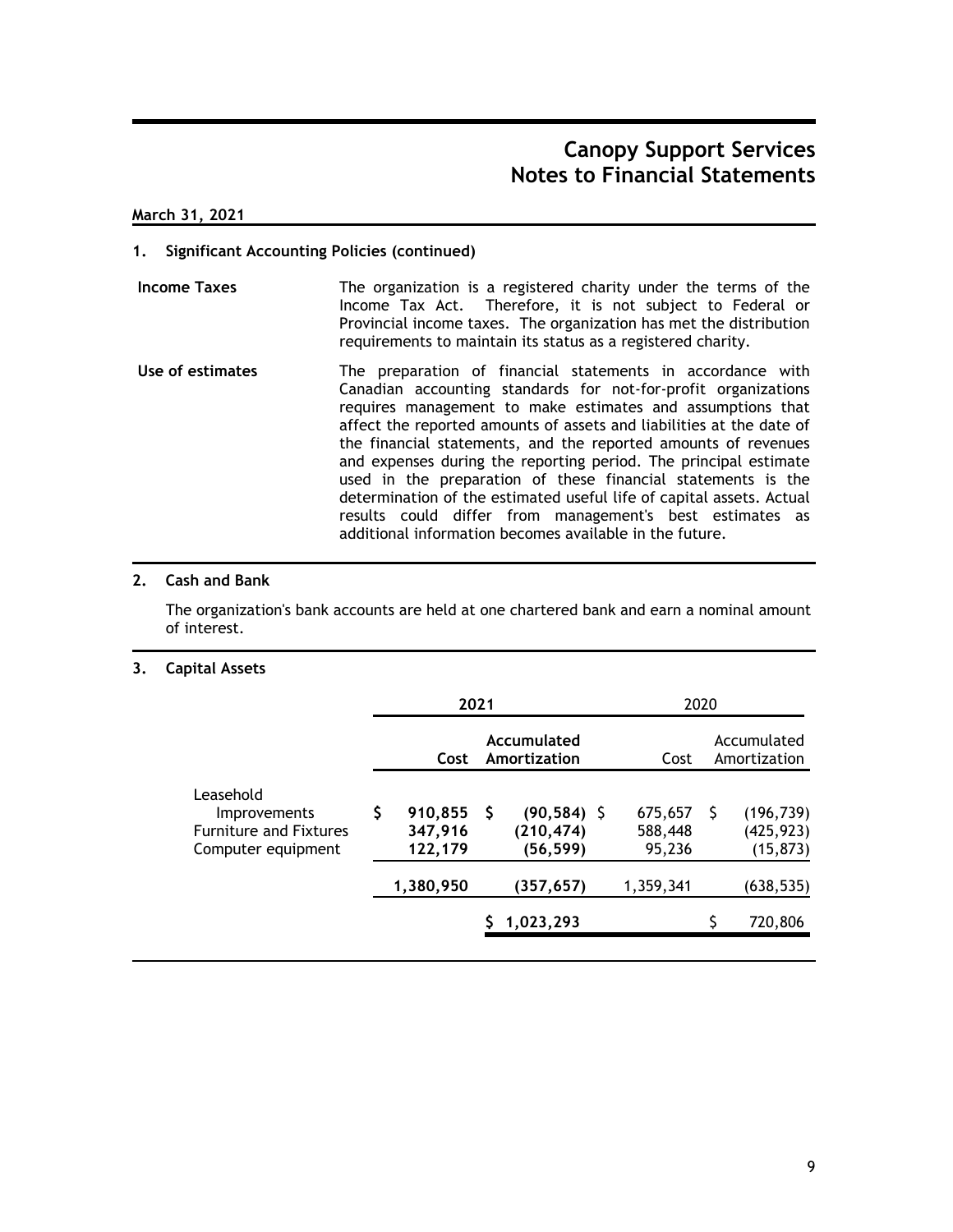### **March 31, 2021**

#### **4. Government Remittances**

Included in accounts payable and accrued liabilities are government remittances payable of \$52,748 (2020 - \$18,191).

### **5. Due to MCCSS**

As at March 31, 2021, the organization had \$1,136,442 (2020 - \$1,176,344) payable to the MCCSS for surpluses generated in the current year as well as prior years. The payable is repaid to the MCCSS through a reduction in future cash flow.

The MCCSS surplus is broken down into two parts. They are Client Needs Surplus and Operating Surplus. The Client needs surplus is MCCSS funds brokered through the organization for the benefit of clients with developmental disabilities. Conversely, the Operating Surplus represents funds for the purpose of providing program services.

|                                                         | 2021               | 2020               |
|---------------------------------------------------------|--------------------|--------------------|
| <b>Operating Surplus</b><br><b>Client Needs Surplus</b> | 135,763<br>410,073 | 257,403<br>328,733 |
| <b>Total Surplus</b>                                    | 545,836            | 586,136            |

### **6. Deferred Revenue**

Deferred revenue reported in the non-MCCSS Fund represent restricted operating funding received in the current period that is related to expenses of a subsequent period. Changes in the deferred revenue balance reported in the non-MCCSS are as follows:

|                                                                                               |    | 2021                             |     | 2020                           |
|-----------------------------------------------------------------------------------------------|----|----------------------------------|-----|--------------------------------|
| Beginning balance<br>Less: amounts recognized as revenue in the year<br>Add: amounts received | \$ | 155,557<br>(337, 622)<br>508,740 | - S | 60,735<br>(45, 564)<br>140,386 |
| Ending balance                                                                                |    | 326,675                          | - S | 155,557                        |
| The deferred revenue balance is broken down as follows:                                       |    |                                  |     |                                |
|                                                                                               |    | 2021                             |     | 2020                           |
| Autism Fee for Service<br><b>Flex Funding</b>                                                 | S  | 282,121<br>44,554                | - S | 94,970<br>60,587               |
| <b>Total Deferred Revenue</b>                                                                 |    | 326,675                          |     | 155,557                        |
|                                                                                               |    |                                  |     |                                |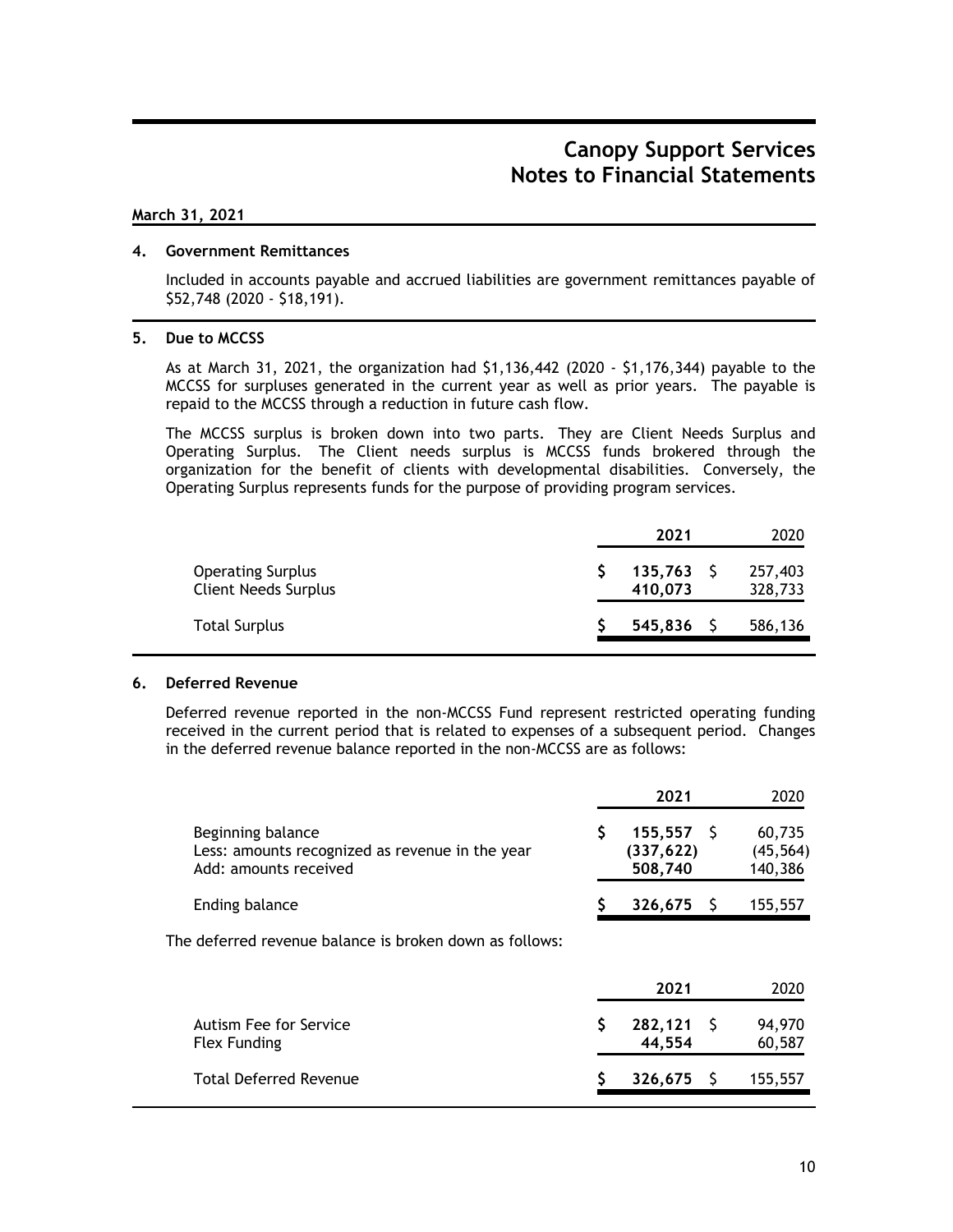### **March 31, 2021**

#### **7. Economic Dependence**

The organization derives a significant portion of its revenues from the Ministry of Children, Community and Social Services. The nature and extent of this revenue is of such significance as to affect the viability of the organization and, accordingly, the organization is economically dependent on the Government of Ontario as a source of funding. During the year ended March 31, 2021, 97% (2020 - 99%) of the organization's revenues were from the Government of Ontario.

#### **8. Multi-Employer Plan**

The organization makes contributions to the OPTrust Select Pension Plan, which is a multiemployer plan that was started in 2019, on behalf of members of its staff. The plan specifies the amount of the retirement benefit plan to be received by the employees based on length of service and pensionable pay. However, the plan is accounted for as a defined contribution plan as insufficient information is available to account for the plan as a defined benefit plan. The organization is only one of a number of employers that participates in the plan and the financial information provided to the organization on the basis of the contractual agreements is usually insufficient to reliably measure the organization's proportionate share in the plan assets and liabilities on defined benefit accounting requirements.

The amount contributed to the plan for 2021 was \$139,122 (2020 - \$64,834). The contributions were made for current service and these have been recognized in net income.

### **9. Commitments**

The organization leases office space at three locations across Peterborough, Lindsay and Cobourg. Terms of these leases span from November 2022 through August 2030 with monthly lease costs ranging from \$629 for the Cobourg office to \$20,818 for the Peterborough office. The minimum annual lease payments for office space over the next five years are as follows:

| 2022 | S | 275,708 |
|------|---|---------|
| 2023 |   | 273,341 |
| 2024 |   | 256,958 |
| 2025 |   | 260,566 |
| 2026 |   | 264,909 |
|      |   |         |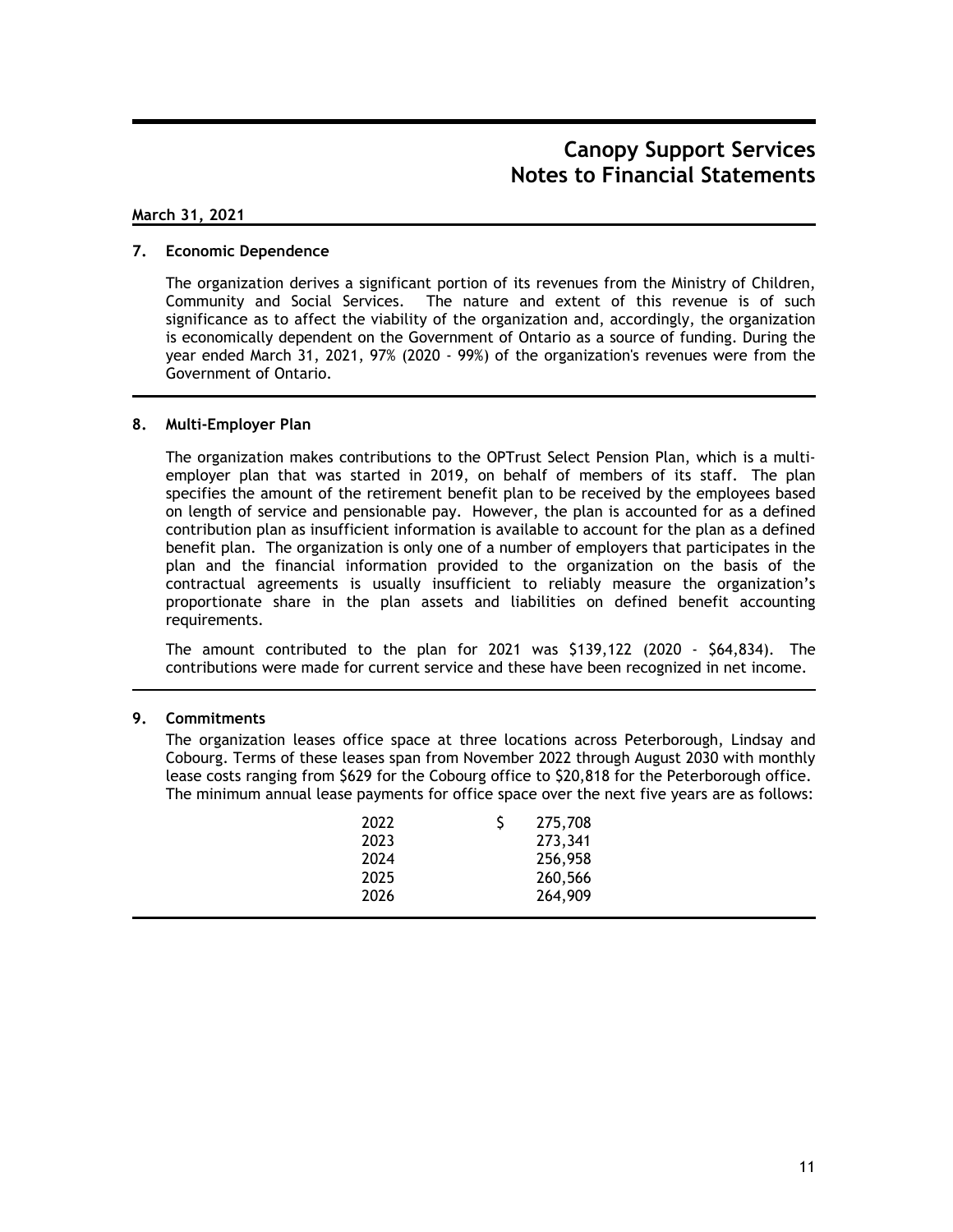### **March 31, 2021**

#### **10. Financial Instruments**

#### **Credit risk**

Credit risk is the risk that one party to a financial instrument will cause a financial loss for the other party by failing to discharge an obligation. The organization is exposed to credit risk resulting from the possibility that a customer or counterparty to a financial instrument defaults on their financial obligations; if there is a concentration of transactions carried out with the same counterparty; or of financial obligations which have similar economic characteristics such that they could be similarly affected by changes in economic conditions. The organization's financial instruments that are exposed to concentrations of credit risk relate primarily to its accounts receivable. The majority of the organization's receivables are from government sources and the organization works to ensure it meets all eligibility criteria in order to qualify to receive the funding.

There have not been any changes in the risk from the prior year.

#### **Liquidity risk**

Liquidity risk is the risk that the organization will encounter difficulty in meeting its obligations associated with financial liabilities. Liquidity risk includes the risk that, as a result of operational liquidity requirements, the organization will not have sufficient funds to settle a transaction on the due date; will be forced to sell financial assets at a value, which is less than what they are worth; or may be unable to settle or recover a financial asset. The organization is exposed to this risk mainly in respect of its accounts payable.

The organization's approach to managing liquidity is to ensure, as far as possible, that it will always have sufficient cash flows to fund its operations and to meet its liabilities when due, under both normal and stressed conditions.

There have not been any changes in the risk from the prior year.

#### **11. Impact of COVID-19**

On January 30, 2020, the World Health Organization (WHO) announced a global health emergency because of a new strain of coronavirus, the "COVID-19 outbreak". In March 2020, the WHO classified the COVID-19 outbreak as a pandemic, based on the rapid increase in exposure globally.

The full impact of the COVID-19 outbreak continues to evolve throughout the world including Canada. Given the daily evolution of the COVID-19 outbreak and the global responses to curb its spread, the impact on the Organization will not be known with certainty for months to come. Specifically, the Organization may see a decrease in their third party revenues. The potential decrease in revenues could impact the Organization's ability to run certain programs, however, the Organization does not expect to see a significant impact on their operations.

Although the Organization cannot estimate the length or gravity of the impact of the COVID-19 outbreak at this time, if the pandemic continues, it may have a material adverse effect on the Organization's future operations, financial position, and liquidity in fiscal year 2022.